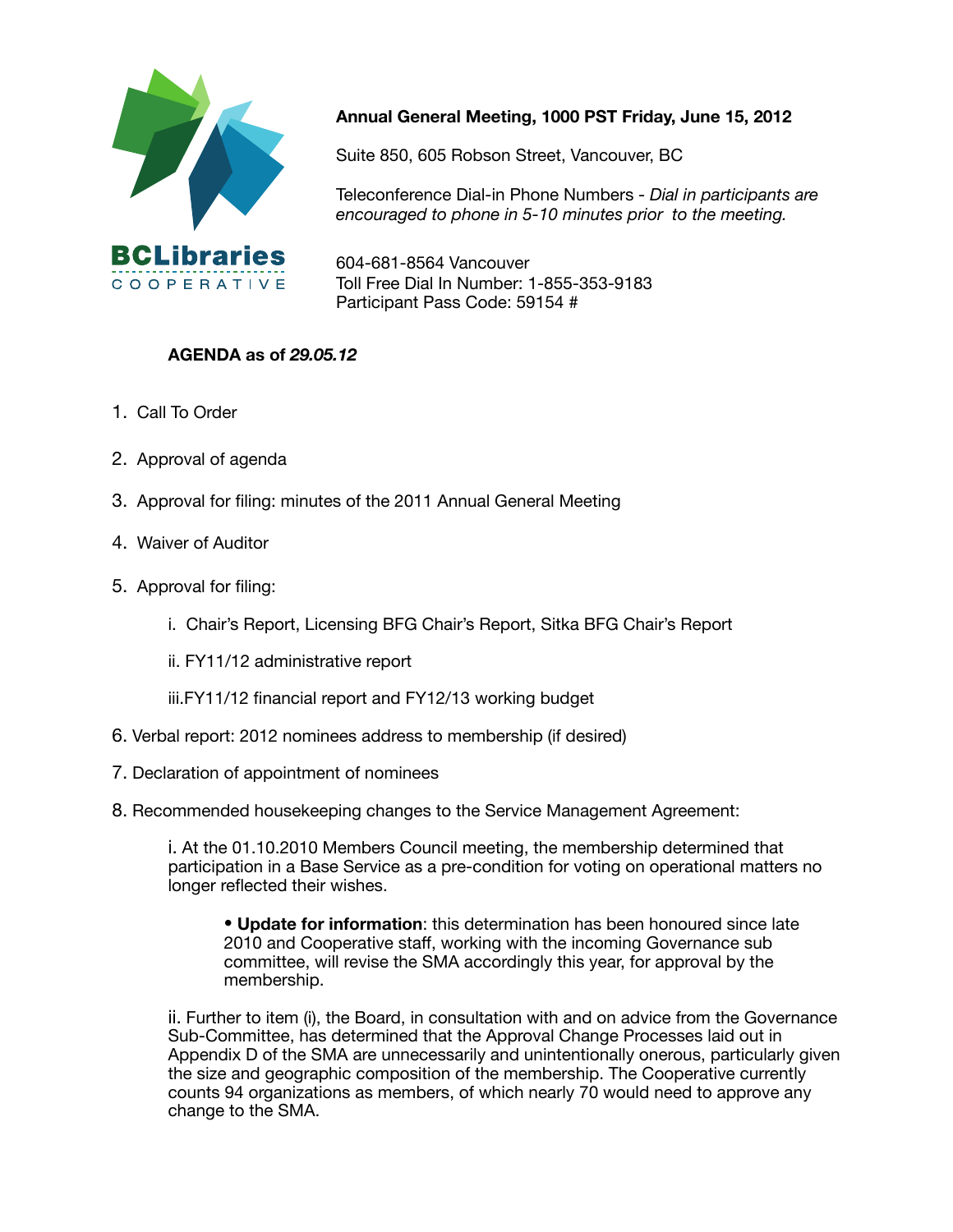• **Motion**: Henceforth, substantive changes to the body of the SMA and its appendices shall require a successful motion of the Board of Directors, plus, in accordance with Section 6.11 of the Cooperative's Rules of Incorporation, a simple majority vote of a quorum of the members.

- 9. New Business
- 10. Adjournment (1200 PST)
- 11. Lunch
- 12. Reconvene at 1300 PST at Vancouver Public Library if registered for the ebook Summit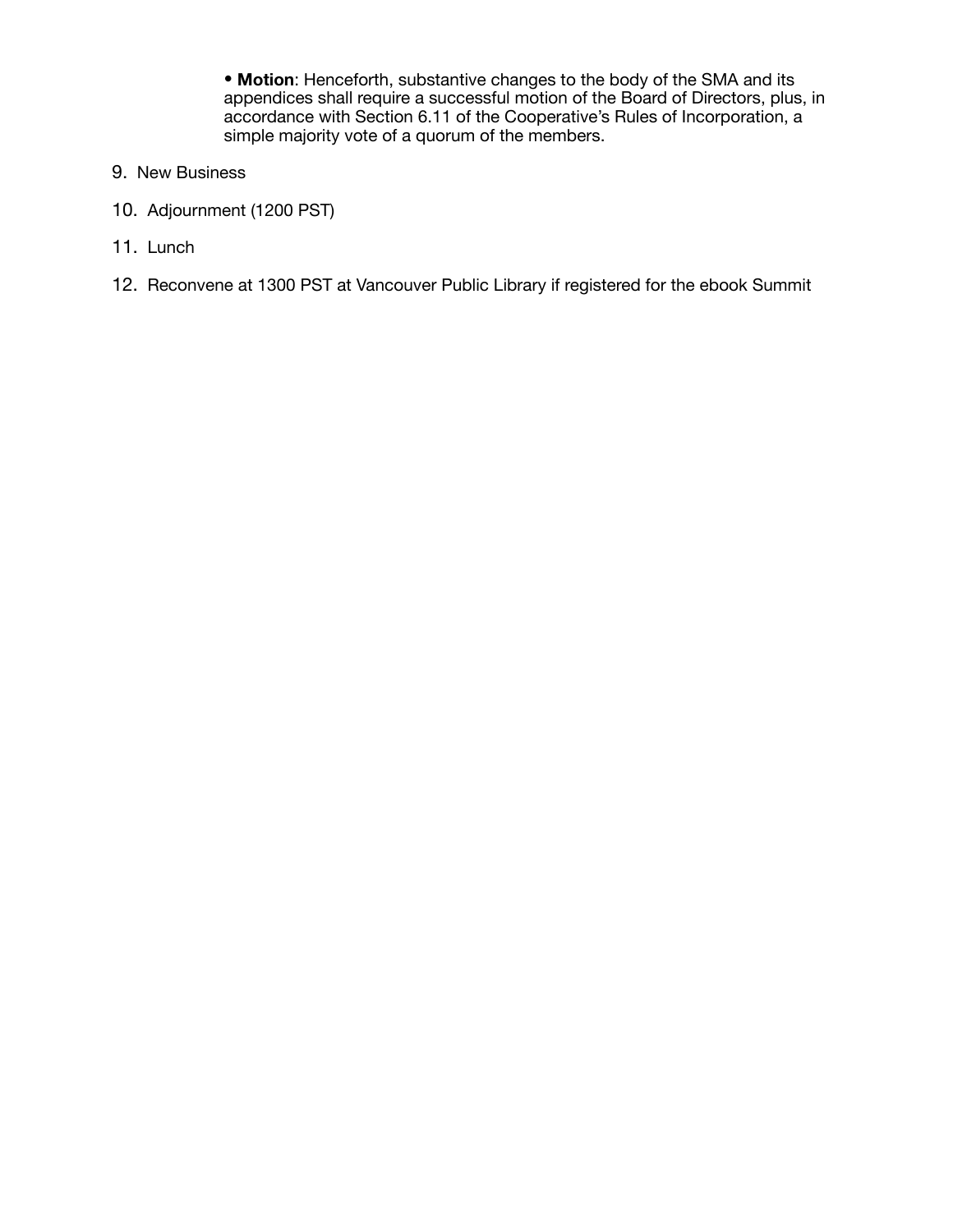

**DRAFT Minutes** BC Libraries Cooperative Third Annual General Meeting

Wednesday, May 18, 2011 – 1300 Pacific time

BC Libraries Cooperative Board Room, 605 Robson Street, Vancouver, BC and by Teleconference

#### **In Attendance:**

#### **In Person:**

Edel Toner-Rogala, Burnaby Public Library Ben Hyman, BC Libraries Cooperative Tara Robertson, Emily Carr University Gayle Blayney, Emily Carr University Lauren Stara, Whistler Public Library Greg Buss, Richmond Public Library Brian Owen, Simon Fraser University Mellissa Lowenberg, Thompson-Nicola Regional Library Michael Burris, Public Library InterLINK Julie Spurrell, New Westminster Public Library

#### **Via Teleconference:**

Beth Barlow, Surrey Public Library Betty Weaver, Lillooet Public Library Bridgette Peter-Chernoff, Salt Spring Island Library Katherine Anderson, Island Link Library Federation Colleen Swift, Cariboo Regional District Public Library Dan Phillips, Greater Victoria Public Library Denise St. Arnaud, Prince Rupert Public Library Elaine Wiebe, Burns Lake Public Library Heather Buzzell, Grand Forks District Library Helen Prosser, Sechelt Public Library Joanne Richardson, Kootenay Library Federation Judy Foucher, Greenwood Public Library Nola Newman, Fort Nelson Public Library Margo Schiller, Terrace Public Library Maureen Painter, Squamish Public Library Rhian Piprell, Coquitlam Public Library Sabina Iseli-Otto, Nakusp Public Library Shannon Ellis, Pemberton & District Public Library Sharon Herbert, BC Libraries Cooperative Susan Fleming, College of the Rockies Toni McKilligan, Houston Public Library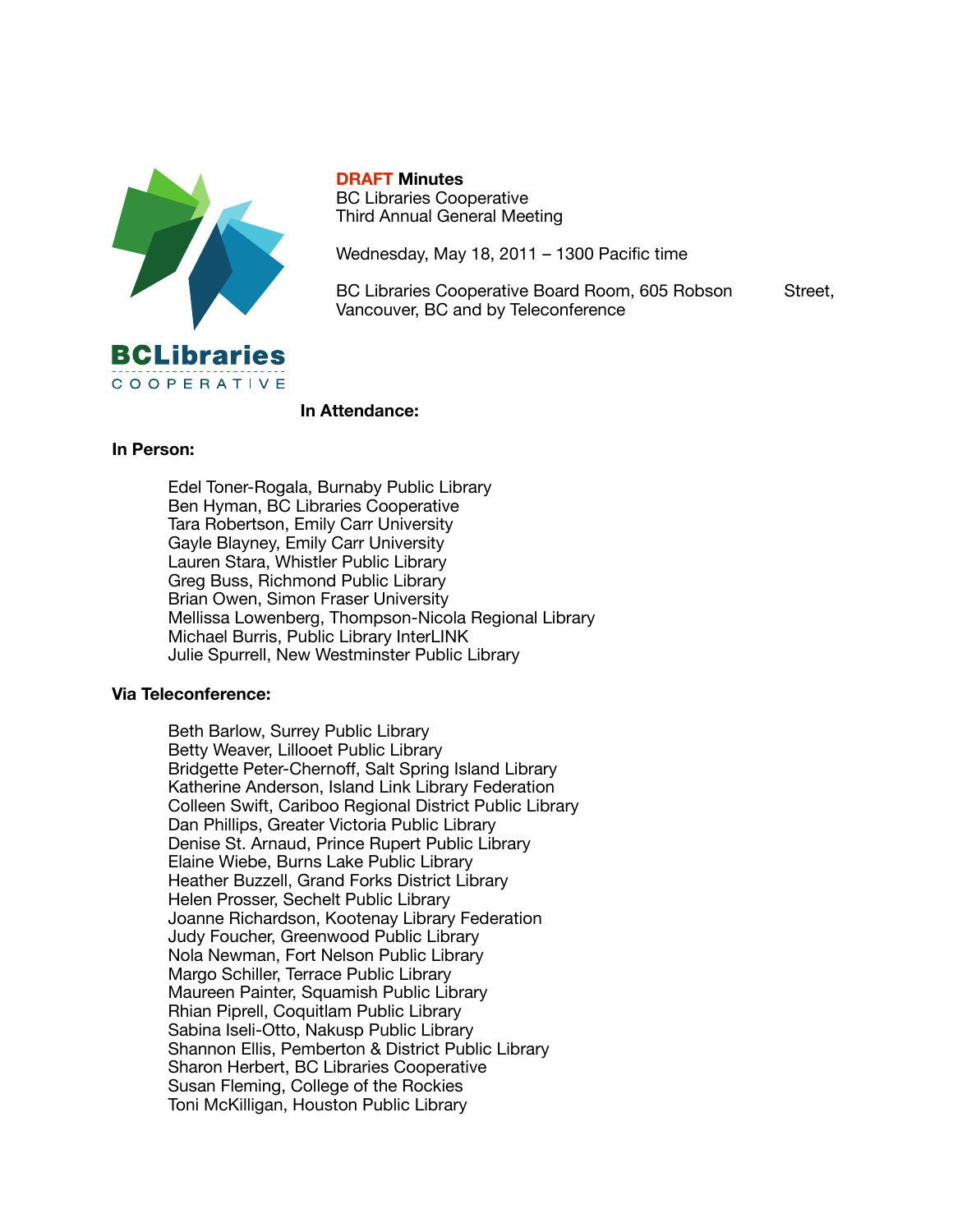Tracey Thierrien, Smithers Public Library Virginia Charron, Kitimat Public Library Wanda Davis, Mackenzie Public Library Wendy Cinnamon, Valemont Public Library

#### **1. Call to Order**

The Chair, Edel Toner-Rogala, called the meeting to order at 1:18 p.m. and welcomed participants to the 2011 BC Libraries Cooperative Annual General Meeting.

#### **2. Auditors Report**

**Deferred** 

#### **3. Reports and 2010 BC Libraries Cooperative AGM Minutes**

|     | Moved by the Chair<br>Carried | That the minutes of the 2010 BC Libraries<br>Cooperative as amended be approved. |
|-----|-------------------------------|----------------------------------------------------------------------------------|
| ii. | Moved by the Chair            | That the Administrative and Financial Reports be<br>received and filed.          |
|     | Carried                       |                                                                                  |

#### **4. Elections**

The Chair reported that there were six nominees for four positions: three as Directors on the Board of Directors and one for the Chair of the Sitka Business Function Group. Nominees were invited to address the membership at this time. Elections followed.

|     | Moved by the Chair<br>Carried | That in accordance with the election results, Julie<br>Spurrell, Scott Hargrove and Shannon Ellis are elected<br>to three-year terms as Directors. |
|-----|-------------------------------|----------------------------------------------------------------------------------------------------------------------------------------------------|
| ii. | Moved by the Chair            | That Mellissa Lowenberg be declared elected by<br>acclamation as Chair, Sitka Business Function Group.                                             |
|     | Carried                       |                                                                                                                                                    |

#### **5. Other Business**

The chair reported that during the 2010 Members Council Meeting an order of business confirming Scott Hargrove as Chair of the Licensing Business Function Group was omitted.

**i Moved** by the Chair Those Scott Hargrove be confirmed as Chair of the Licensing Business Function Group retroactive to the 2010 Members Council Meeting, October 1, 2010.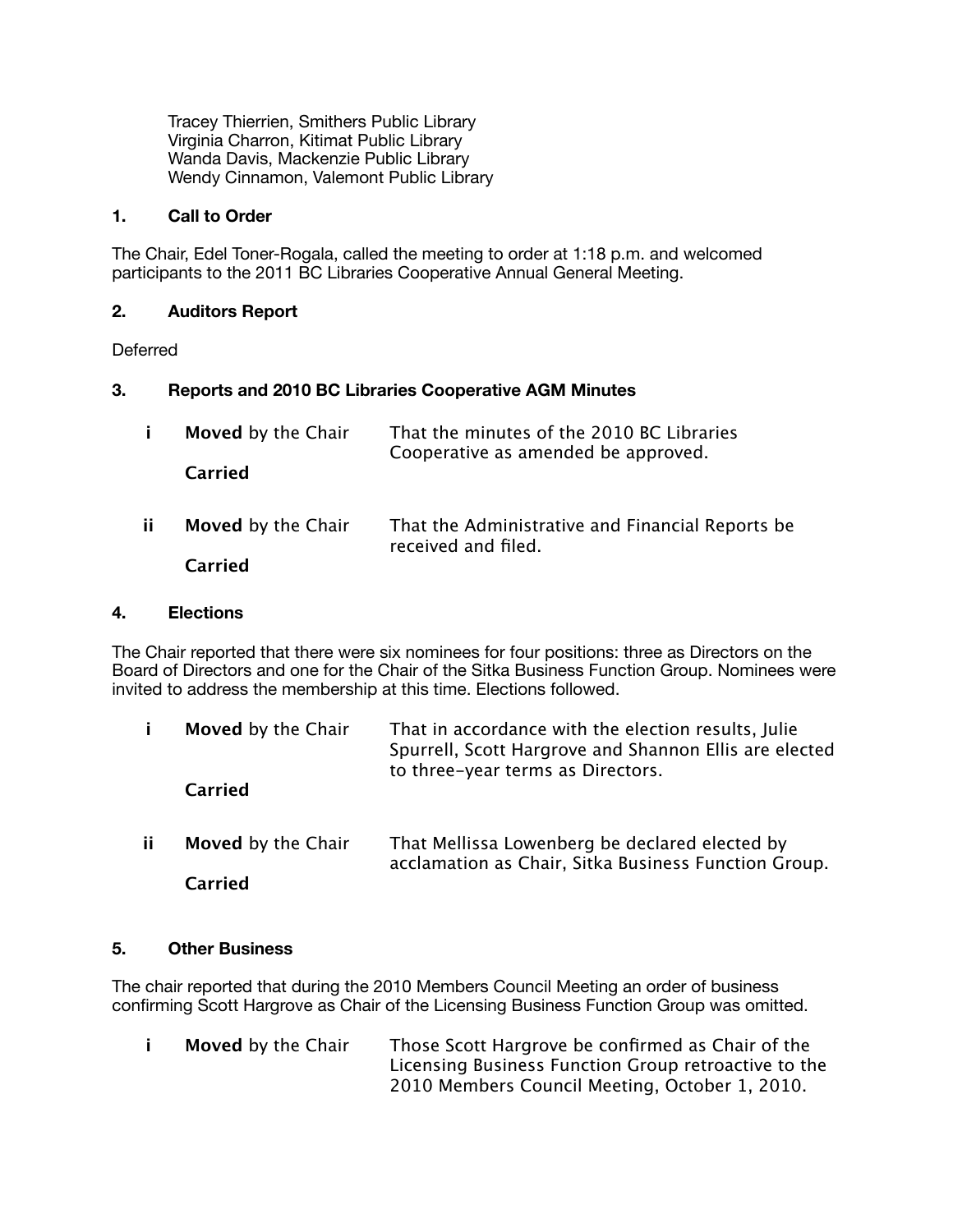### **Carried**

Shannon Ellis presented the Cooperative's new logo choices to the membership and invited members to register their vote online.

**ii Moved** by the Chair That the Cooperative adopt as its logo, the choice of the members as determine by the online voting to close in 24 hours.

#### **Carried**

The Chair thanked Lauren Stara, Margo Schiller and Greg Buss for their contributions to the Board and to the BC Libraries Cooperative.

#### **4. Adjournment**

There being no further business the Chair declared the meeting closed.

### **Carried**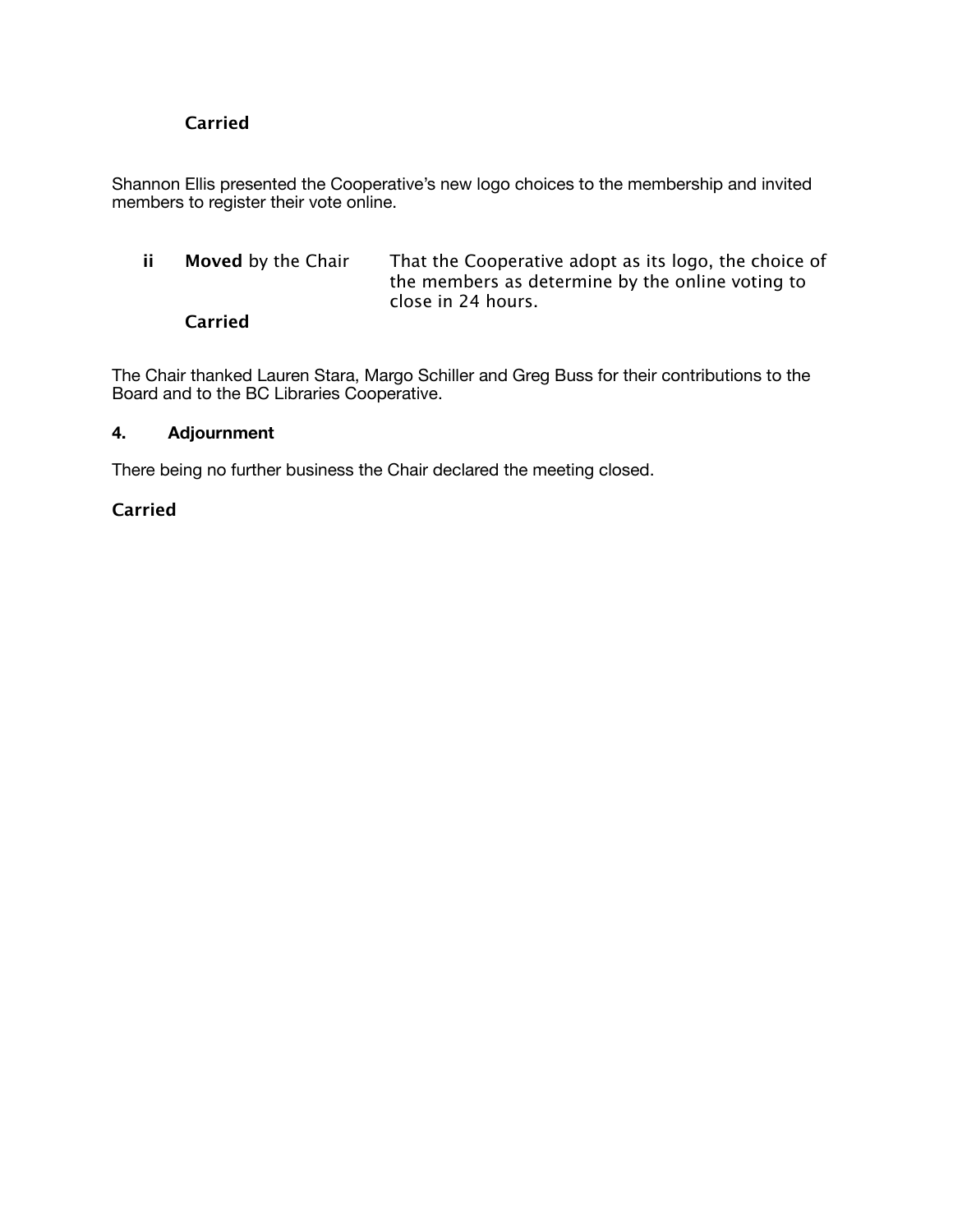

# Licensing Business Function Group Annual General Meeting Report

Date: 15 June 2012

As I finish my term as the inaugural Chair of the Licensing Business Function Group (LBFG), I would like to express my appreciation to the Membership for allowing me to serve in this capacity. It has been an exciting time, with the adoption of digital collections and other licensed products growing at an unprecedented rate. In particular, the eBook

popularity explosion has had a profound impact on library services, and I believe that the LBFG meetings have provided a powerful forum for our members to come to grips with this change. Certainly, there has been a lot of spirited discussion!

Since the inception of the LBFG, Cooperative members have benefitted from many new licensing service offerings. The major ones include:

## BiblioCommons

One of the first service offerings of the Cooperative, BiblioCommons is currently implemented or nearly implemented in 23 BC libraries. Arguably the most popular Discovery Layer for integrated library system web-based catalogues, BiblioCommons is very popular with library customers, offering a modern, social networking supported interface to our collections. The Cooperative was able to negotiate a significant discount for our members, and has been a strong advocate with the company for improvements to the product.

## Licensed Databases and Electronic Resources

With over 140 diferent products available to our membership at often steeply discounted rates, member libraries have an unprecedented number of options available to their patrons. More options are being added all the time, with new high-profile resources including Zinio, LibraryAnywhere and BiblioMobile coming imminently.

## Enhanced Content

Jim Looney managed to accomplish the impossible in the past year, negotiating a provincial wide contract for web-based catalogue enhanced content. In the end, with preferences evenly split between two diferent vendors, he managed to negotiate a consortial agreement with each vendor, providing a choice to our members.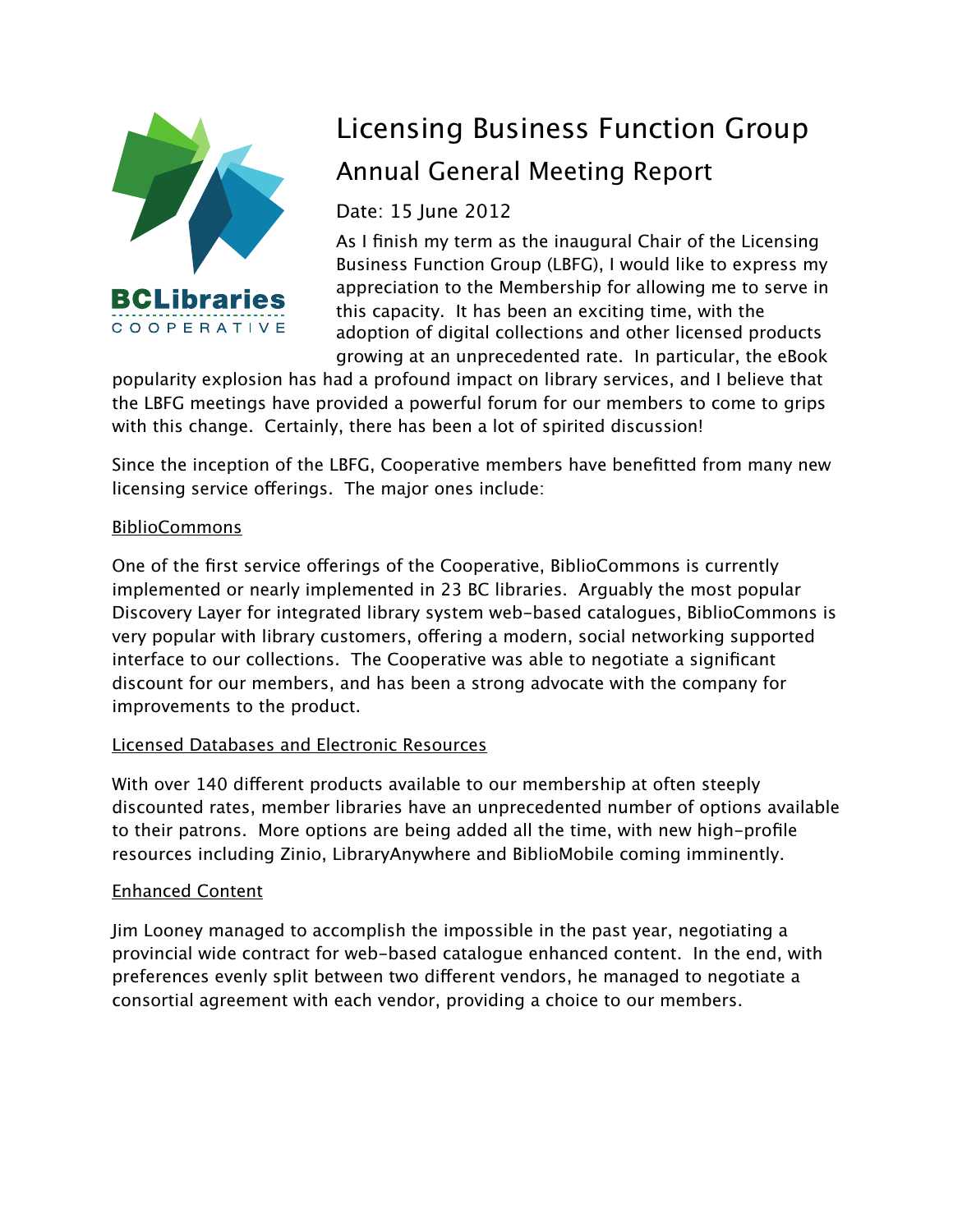#### eBooks

Work is underway to help libraries deal with the challenges posed by eBooks. With the publishing, vendor and licensing environment in a near constant state of flux, I expect this to continue as a major focus for the Licensing BFG.

While I am stepping down as Chair, I expect to be a frequent participant in future meetings, and I would like to reiterate how much I have enjoyed serving in this capacity. Every meeting has been a reminder to me that our membership is composed of skilled, dedicated, caring professionals who are meeting the challenges of the increasingly digital world with enthusiasm and panache. It has been time and energy well spent, and I look forward to seeing how the LBFG develops under new leadership.

I would like to thank all the members who have contributed at Licensing BFG meetings, as well as those who have supported me coordinating and leading the BFG: my Vice Chair, Julie Spurrell; Allan Carlson from Libraries and Literacy; and both Edel Toner-Rogala and Ben Hyman from the Cooperative. Jim Looney and Tami Setala also deserve a tremendous amount of appreciation for their dedicated eforts to make the hopes and wishes of our membership a reality. Finally, thanks are also due to Toni McKilligan from Houston Public Library, the BFG's secretary for most of the year, and those who have taken minutes since she stepped down as Secretary.

Respectfully submitted,

Scott Hargrove Outgoing Chair, Licensing Business Function Group BC Libraries Cooperative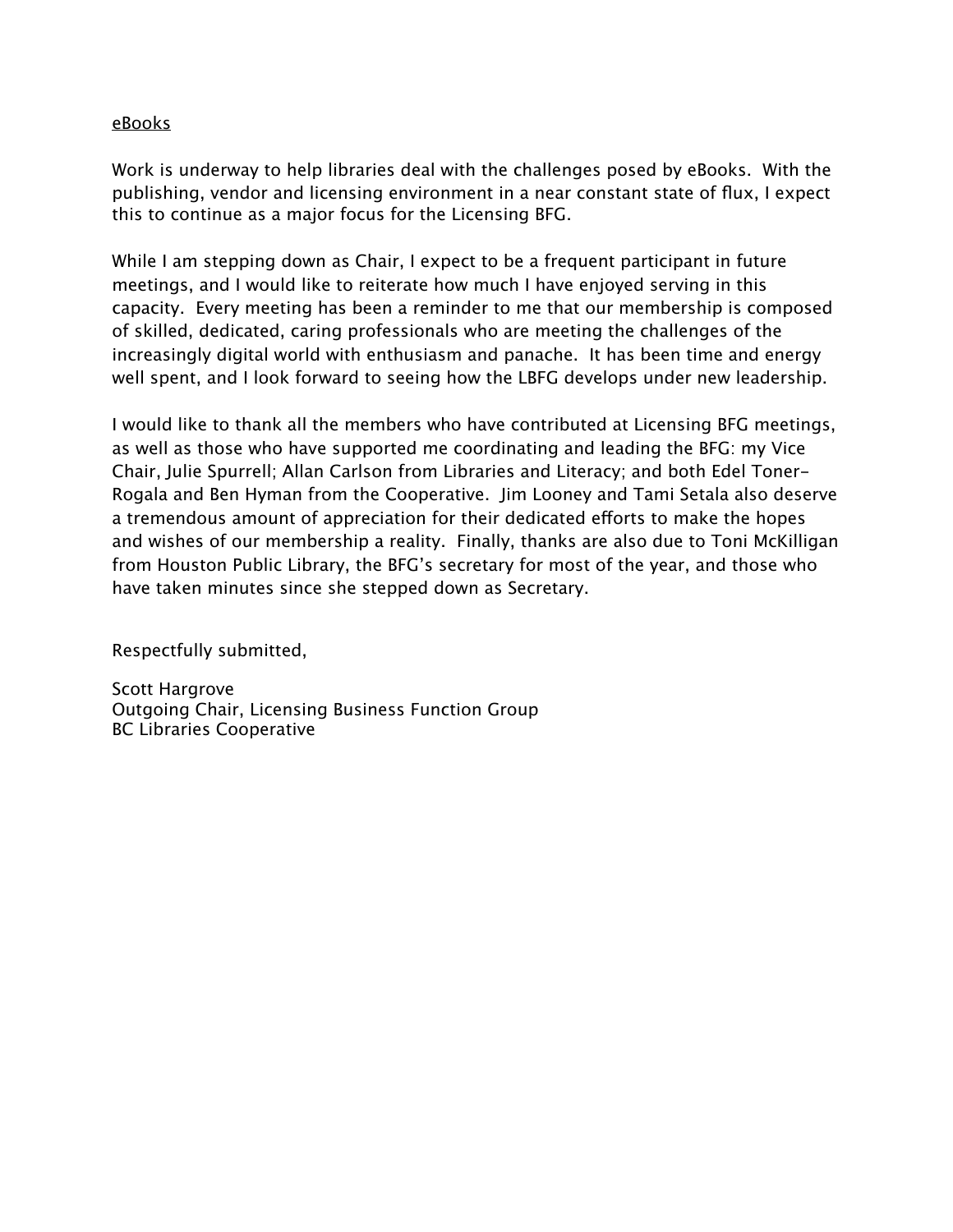

## **Sitka Business Function Group**

## **Report from the Chair Date: 16 May 2012**

I have attended the Sitka Business Function Group meetings since their inception in 2009. Lauren Stara from the Whistler Public Library was the inaugural chair and laid the foundations for today's SBFG. I was pleased to follow in Lauren's footsteps and serve the Sitka members during the past year, now I look forward to a new Chair stepping forward with exciting ideas for the Group's direction.

In the past few years, I've witnessed the SBFG transition from a grassroots group to a more formal decision making body. Initially, there were significantly fewer members so we did roll call, voted and made decisions then and there. Today, we are challenged to make quorum due to the sheer number of Sitka members so we now use online voting tools to encourage broader voting participation across multiple time zones. We also use email to record attendance to save time during the calls. These types of small improvements indicate a formalization of Sitka that wasn't necessary during the project's infancy. I expect that the roll out of the new web site uniting all of the BCLC initiatives will demonstrate a similar kind of evolution.

The content of the Sitka Business Function Group calls has also been shifting. The meetings include a more formal reporting out of BCLC Board, Licensing Business Function Group, working groups, and the Sitka Team to Sitka members. The meeting offers an opportunity to provide background on historical decisions, policies, or procedures but also frame what will be happening in the future. The SBFG represents an important opportunity for Sitka Sites to ask questions, clarify, or gauge interest of other Sites about an issue. I believe the SBFG fills an important place in the communication stream to and between Sitka members.

My intent as Chair was to create an environment in which Sitka Sites could speak freely regarding all the great things and the things yet to be great about Evergreen. Generally speaking, most would agree that no software is perfect so identifying challenges and possible solutions is an important part of the improvement process. I hope I created that environment for our members. I also hope that for those members who contacted me directly that I've been responsive and able to assist you.

While we are challenged with great geographic distances, we are united by our common enthusiasm to better serve our patrons and our willingness to work together to achieve this goal.

Respectfully submitted by Melissa Lowenberg Outgoing Chair, Sitka Business Function Group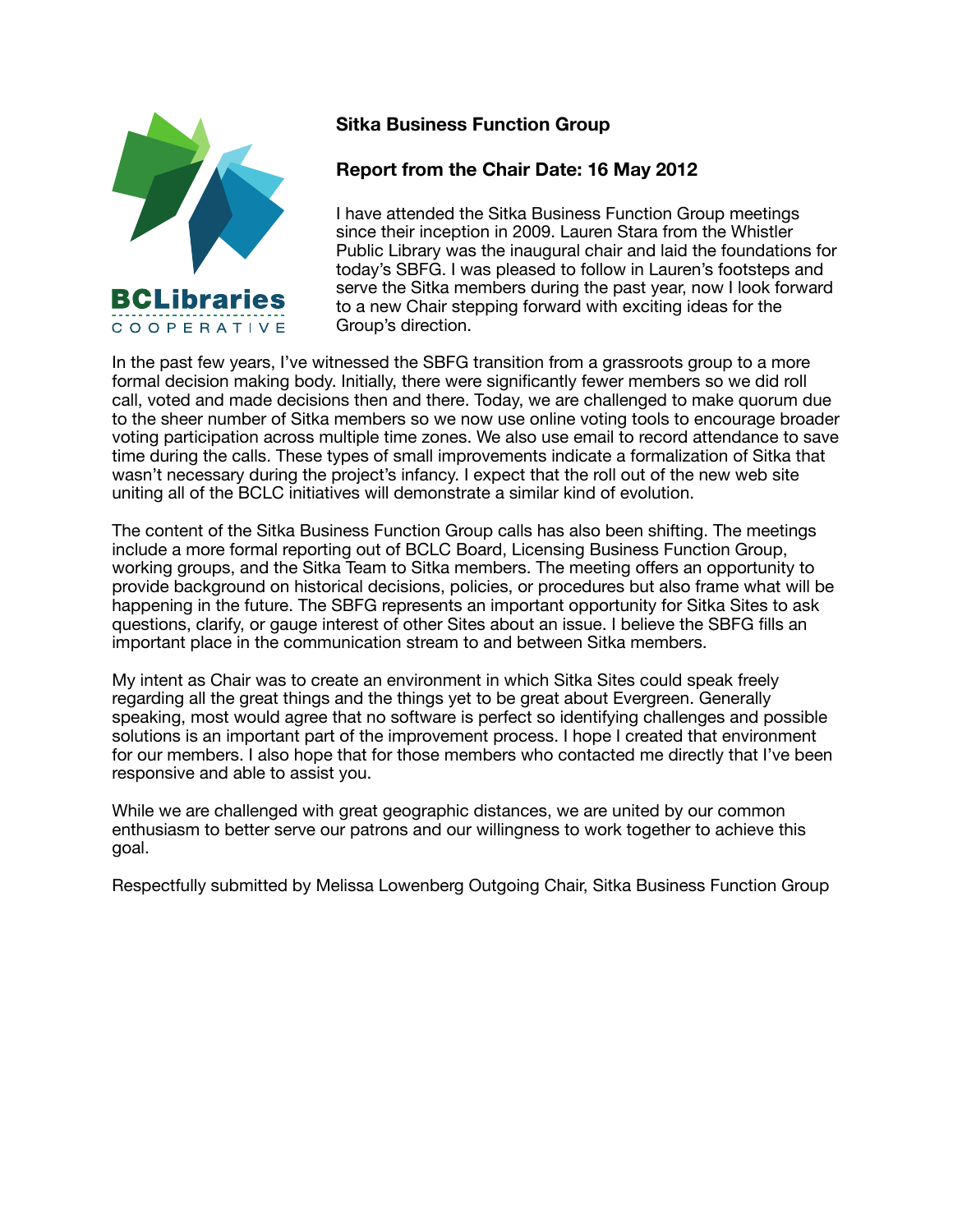

**Administrative Report: Annual General Meeting 2012** This report covers the period May 04, 2011 to May 24, 2012.

Statutorily-required AGM:

The BC Libraries Cooperative is incorporated under the BC *[Cooperative Association Act](http://www.bclaws.ca/EPLibraries/bclaws_new/document/ID/freeside/00_99028_01)* and must hold an annual general meeting each year within four months of the end of its fiscal year. The business at each annual general meeting is determined by the association's **Rules**. The BC Libraries Cooperative covers the following business at each of these statutorily-required meetings, per Section 6.02 of its rules:

At each annual general meeting the following business must be considered:

- (a) administrative report of the Directors;
- (b) financial statement;
- (c) auditor's report (if any);
- (d) appointment or waiver of appointment of an auditor.

These Annual General Meetings deal primarily with administrative matters as noted in the Rules, including elections as required.

The May 18, 2011 Annual General Meeting was held at the Cooperative's offices in Vancouver and by teleconference, and was attended by 33 member organization delegates. Minutes from this meeting are expected to be approved at the June 15, 2012 AGM.

Elections for Directors were held. Three delegates were elected to three year terms:

•Julie Spurrell, New Westminster Public Library •Scott Hargrove, Fraser Valley Regional Library •Shannon Ellis, Pemberton Public Library

Melissa Lowenberg, Thompson-Nicola Regional District Library System, was elected Chair of the Sitka Business Function Group by acclamation, and for a one year term. In addition, Scott Hargrove, Fraser Valley Regional Library was returned as Chair of the Licensing Business Function Group, also for a one year term.

The Cooperative acknowledges the contributions and hard work of Lauren Stara, Whistler Public Library, Margo Schiller, Terrace Public Library and Greg Buss, Richmond Public Library. Lauren, Margo and Greg contributed a great deal to shaping the direction and focus of the current Board and the Business Function Groups.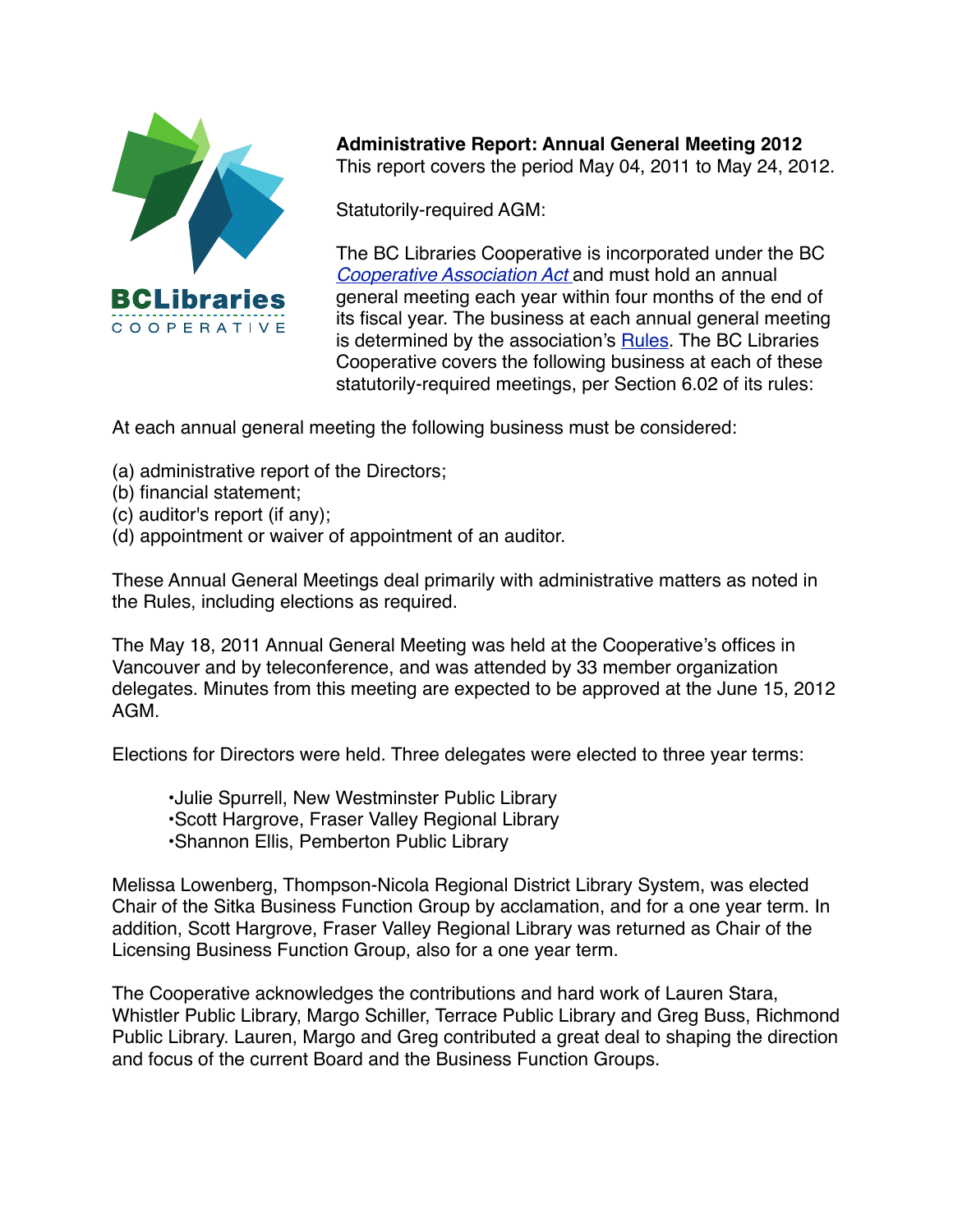In addition to elections, the following business was conducted at the third AGM: acceptance and filing of the 2010 AGM minutes, the 2010 Administrative Report and Financial Statement, the conduct of elections and waiver of the auditor's report. Before adjourning, the Membership's selection of a new Cooperative logo was announced.

## **BC Corporate Registry Annual Report:**

Following the third annual general meeting of the BC Libraries Cooperative, the Cooperative filed its obligatory annual report along with a notice of change of Directors with the Corporate Registry, Ministry of Finance. The Cooperative remains in good standing. The report lists the current Board of Directors as:

•Edel Toner-Rogala (Chair), Chief Librarian, Burnaby Public Library •Shannon Ellis, Library Director, Pemberton Public Library •Joanne Richards, Director, Kootenay Library Federation •Julie Spurrell, Director, New Westminster Public Library •Scott Hargrove, Director of Information Technology & Support Services, Fraser Valley Regional Library •Brian Owen, Associate University Library, Systems and Technical Services, Simon Fraser University •Kevin Kierans, Director, Thompson Nicola Regional District Library\* •Lauren Stara, Director, Whistler Public Library\*

\*resigned during term

Registered and Records offices are now listed as:

BC Libraries Cooperative 2009 Suite 850 – 605 Robson Street Vancouver, BC V6B 5J3

Meetings of the Board of Directors:

The Board of Directors met nine times during the period covered by this report. Additionally, the Board's sub committees met at least monthly. Meeting dates and minutes of Board of Directors meetings are posted to the [Cooperative's web site.](http://cooperative.bclibraries.ca/governance/board-minutes-and-agendas/) Minutes are added as they are approved.

Highlights from the Board's minutes:

This past year, the Board developed the Cooperative's Mission, Vision and Values statements and developed four strategic directions to frame the organization's activities. These were presented, along with an operational report and Business Function Group reports at a well attended [Members Council](http://cooperative.bclibraries.ca/governance/members-council/copy_of_2010-members-council/) on December 09, 2011. This was a year of transition for the Cooperative, during which full administrative responsibility for activities was achieved. With staff in place, the Board's focus shifted to an emphasis on governance and oversight.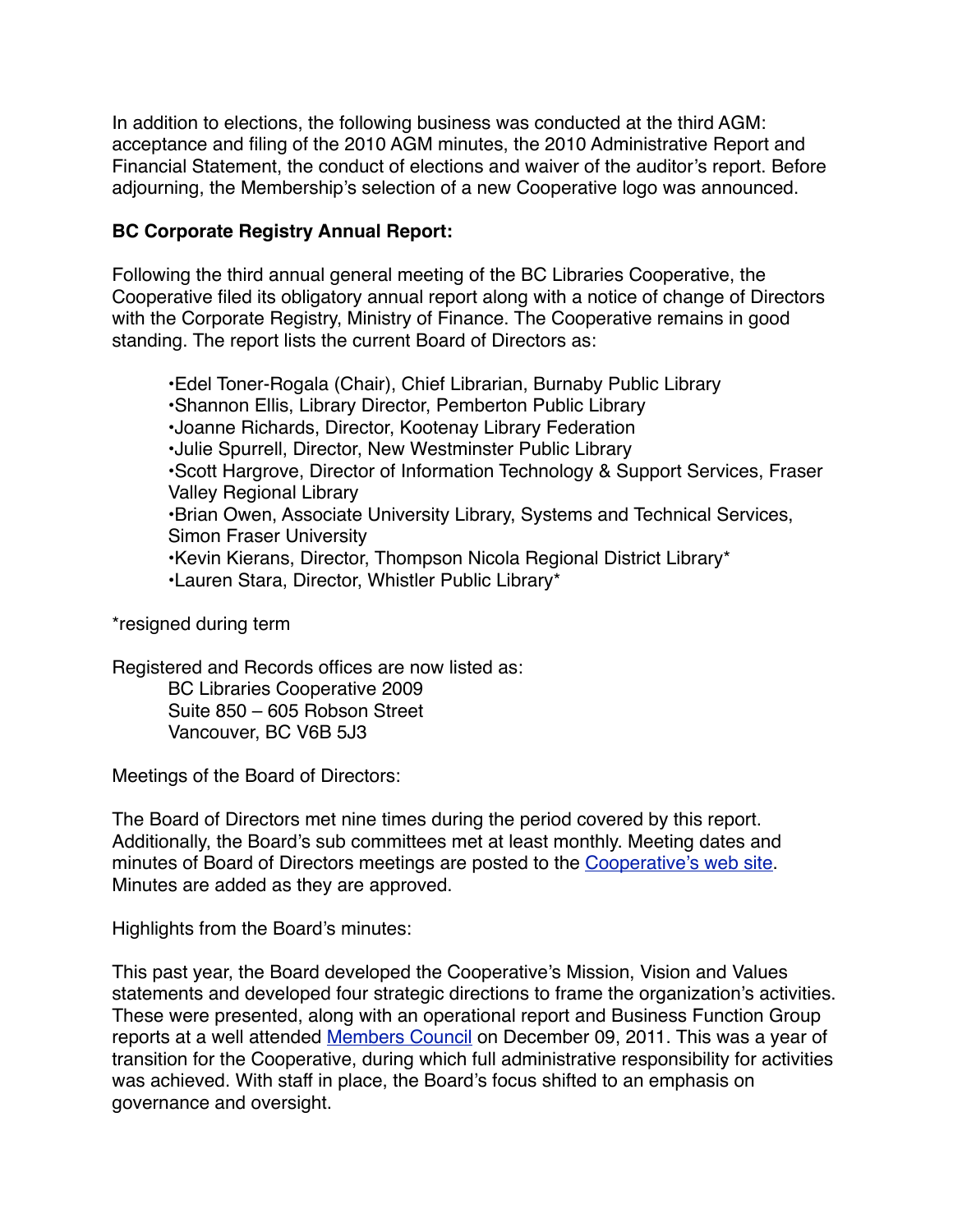The Board's Governance sub committee began a thorough review of the Co-op's [foundational documents](http://livepage.apple.com/) and developed a strategy to refine them in 2012 that will reflect both new growth opportunities for the Co-op and the availability of staff to lead the work.

The Board's Finance Sub Committee introduced new protocols and controls for day to day business, and worked through the initial development of fee schedules for new and diversified services.

The Board's Personnel Sub Committee oversaw the development of a staffing plan for the Co-op, reflective of the organization's maturation and transition.

The Board's Communications Sub-Committee lead the continued development of the Co-op's new visual identity, manifesting ultimately in a new website expected to launch in early June, and all new print materials, made initially available at the BC Library Conference.

The Sitka Business Function Group met regularly by teleconference; the Chair's report is filed separately, and operational reports are provided to Sitka members regularly. Sitka continues to grow as a consortia, as does the broader [Evergreen International](http://evergreen-ils.org/)  [Community.](http://evergreen-ils.org/) With [60 member libraries](http://sitka.bclibraries.ca/implementations/current-sitka-libraries/) at the time of writing, serving 120 communities in two provinces, we've clearly demonstrated that Evergreen can scale successfully for Sitka. Perhaps more importantly, the membership has begun to focus, as has the Cataloguing and Acquisitions ad hoc committees, and the Circulation Working Group, on best practice consortial work flows and policies.

The Co-op and King County Library System were awarded host role for the [Evergreen](http://eg2013.evergreen-ils.org/)  [International Conference in Vancouver, April 10-13, 2013.](http://eg2013.evergreen-ils.org/)

The Licensing Business Function Group met regularly by teleconference; the Chair's report is filed separately, and operational reports are provided to Licensing members regularly. The diversity of products now licensed by the Cooperative for its members is growing monthly, and now includes mobile applications, social discovery layers and more. Notably, the Cooperative hired its first Licensing and Business Development Manager, Tami Setala this year, and bid adieu to Jim Looney as Licensing Coordinator Contractor.

As always, the Board of Directors invites questions and comments from members and non members. You may contact Board members directly or through the [Cooperative](http://bc.libraries.coop)  [website.](http://bc.libraries.coop)